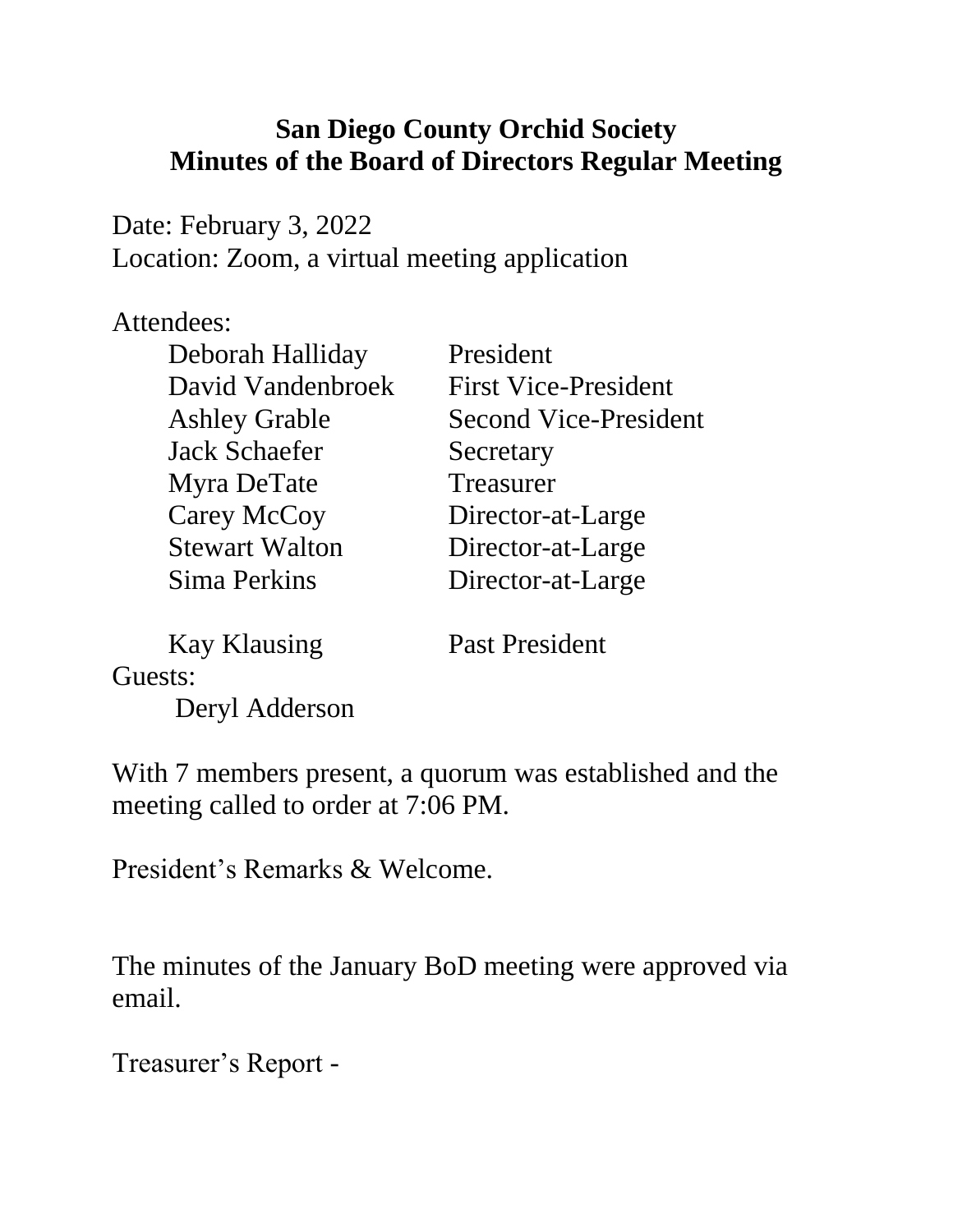The Treasurer's report was presented by Myra. Debby moved to accept the Treasurer's report. The motion was seconded and passed.

# March General Meeting -

The next General Meeting is scheduled for March 1, 2022 We expect to have an in person/hybrid meeting.

Main Speaker: First VP Dave Vandenbroek will announce that.

Culture Class: Debby & Pam will give their Pre-Show Presentation on Spring Show, preparing plants & displays, etc.

# **Discussion**

- Jack Special Agenda Item We received legal documents from the estate of Kemary L. Crowder. The documents dealt with the payment of fees by her estate. Ms. Crowder had bequeathed her orchids to our Society. Her orchids had died before Ms. Crowder passed away. However, we were mentioned in the will so we are receiving the official documents. We are required to keep such documents. Myra states that they are to be stored in the garage.
- Review of February General Meeting
	- o Debby discussed the use of the new Mic & problems.
	- o Our General meeting had 30 people in attendance in Room 101 with a Zoom attendance 22.
	- o Confusion about start time.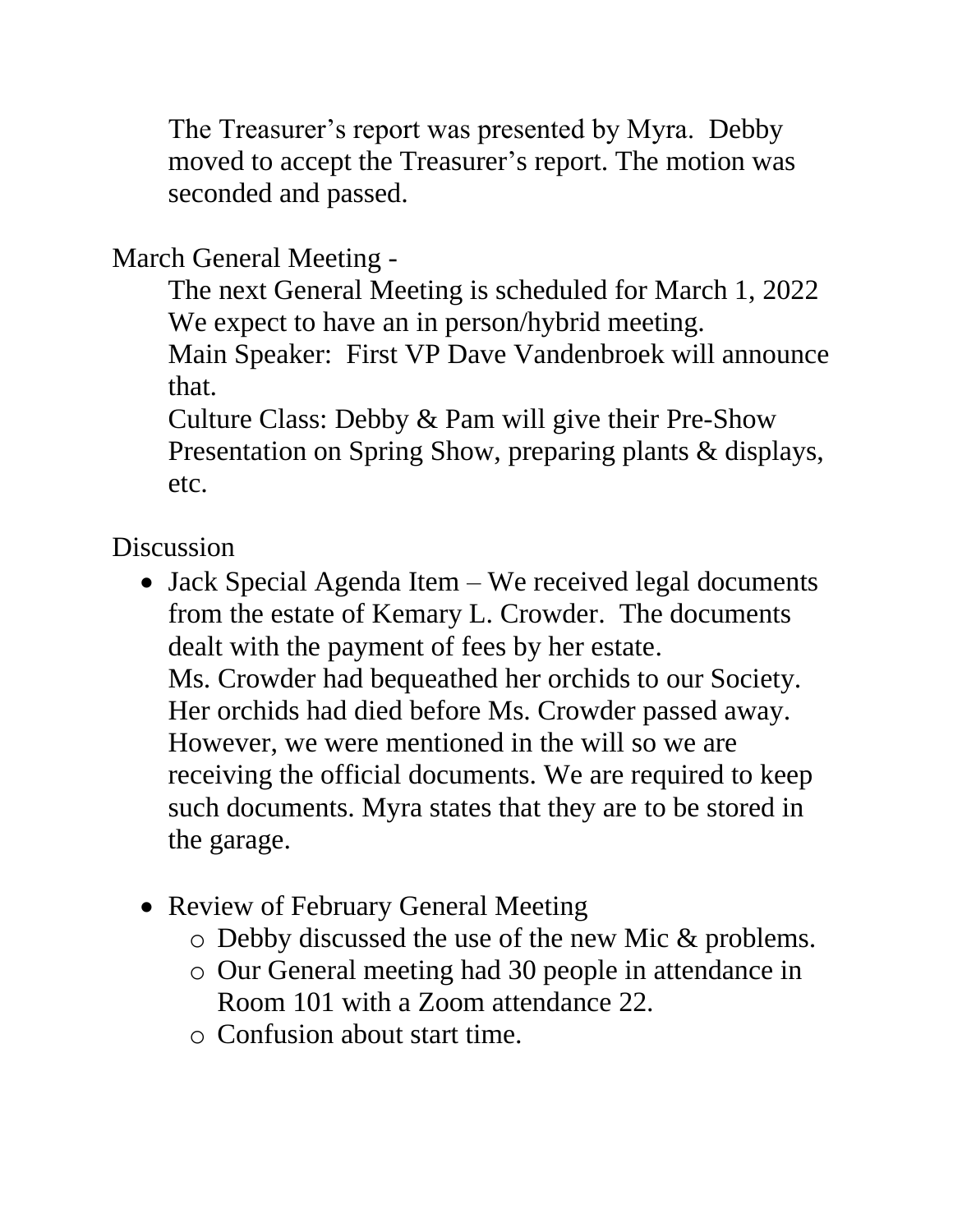- Pre-Pandemic, the speaker started at 8:00PM however our Speaker was ready at 7:45PM and there was no other business so we proceeded.
- It has been proposed that we standardize the Speaker's start time to 7:45PM. The board generally agreed.
- Because we had some difficulty hearing our speaker, the board had a discussion of Zoom meeting problems.
- o How to keep meetings safe for all members. The board discussed the issue of masks/vaccination status/etc. It was agreed that we should plan to require masks for the March 1 meeting but not insist on vaccinated only in person attendance.
- Spring Show 2022 Report
	- o Our AOS permit updated now on calendar
	- o 16 Vendors expected, 6 have paid. Debby to contact others for payment.
	- o Promotions & Tickets
		- Tickets have been distributed
		- Postcards & bookmarks
			- Jack Reported on shipping to vendors \$73.70 receipt mailed to Myra.
			- Postcards & bookmarks were distributed at the meeting.
			- Debby to take Postcards & bookmarks to the Species Meeting
	- o Volunteers
		- Volunteer Signups started, working with Patti  $&$ Dave.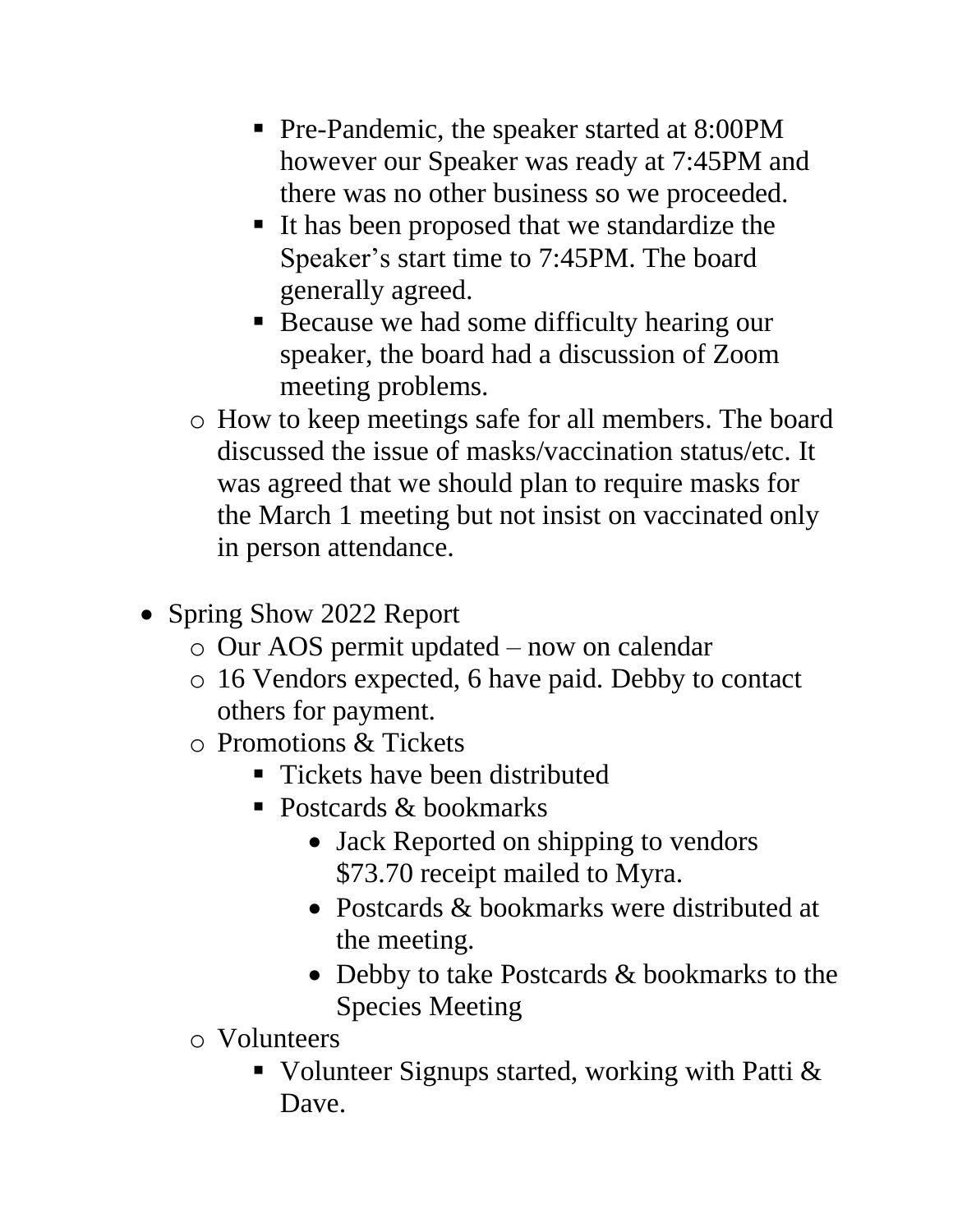- **IIT Article in their Garden Section**
- The Spring Show Committee meeting for February remains to be scheduled.
- It was reported that posters will be available at the March General Meeting.
- We need to start recruiting volunteers
- o Sponsorship
	- Jane Wesley Brooks sponsoring bookmarks
	- Bruce's Dentist has sent us a Sponsorship Donation of \$450. We will note this somewhere near the ticket sales entrance as we have done at previous shows.
- o Sales Items
	- 150 new lanyards have been ordered in a mix of colors.
	- Patti Hoffmaster is ordering 100 blue bags.
	- Myra reported that the costs of these items are reasonable.
- Old Business
	- o Nancy Walter has volunteered to work the volunteer sheets.
	- o Stewart Walton reported on Virus Test Kits. 6 People have not picked up their test kits. The total cost of the Test Kits was \$7900.00. There are a few extra kits available.

### **Adjournment**

The meeting was adjourned at 8:42 PM It was noted that the next meeting is scheduled for